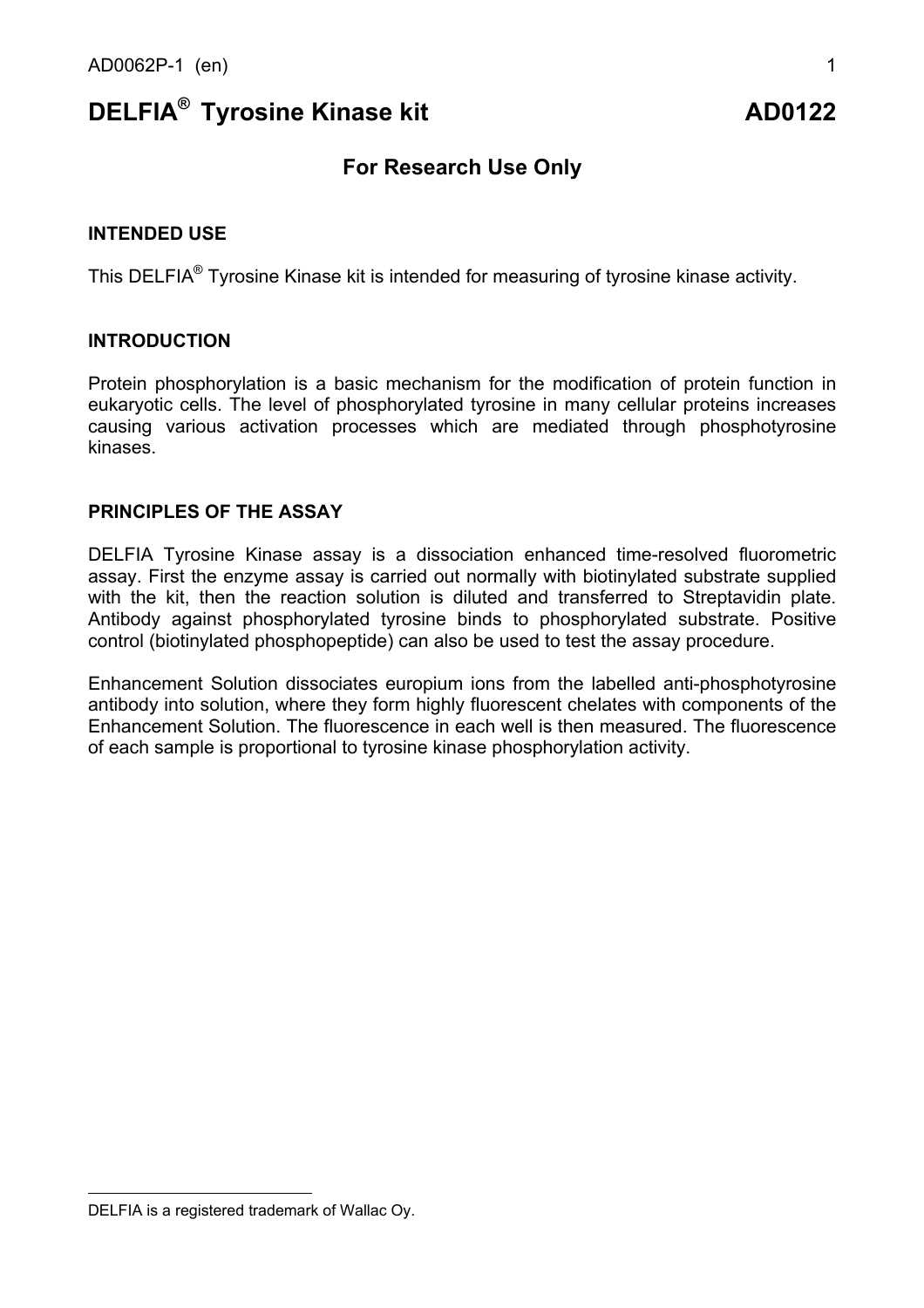

## **KIT CONTENTS**

## **Reagents**

| Component                                                       | Quantity           | Shelf life and storage                                      |
|-----------------------------------------------------------------|--------------------|-------------------------------------------------------------|
| DELFIA Eu-N1-labelled<br>antiphosphotyrosine antibody<br>(PT66) | 1 vial, $15 \mu g$ | $+2 - +8$ °C until expiry date<br>stated on the vial label. |

The PT66 antibody is an affinity purified IgG1 subclass of mouse monoclonal antibody. The labelled antibody (200 µg/mL) is in Tris-HCl buffered (pH 7.8) salt solution with < 0.1 % sodium azide as preservative.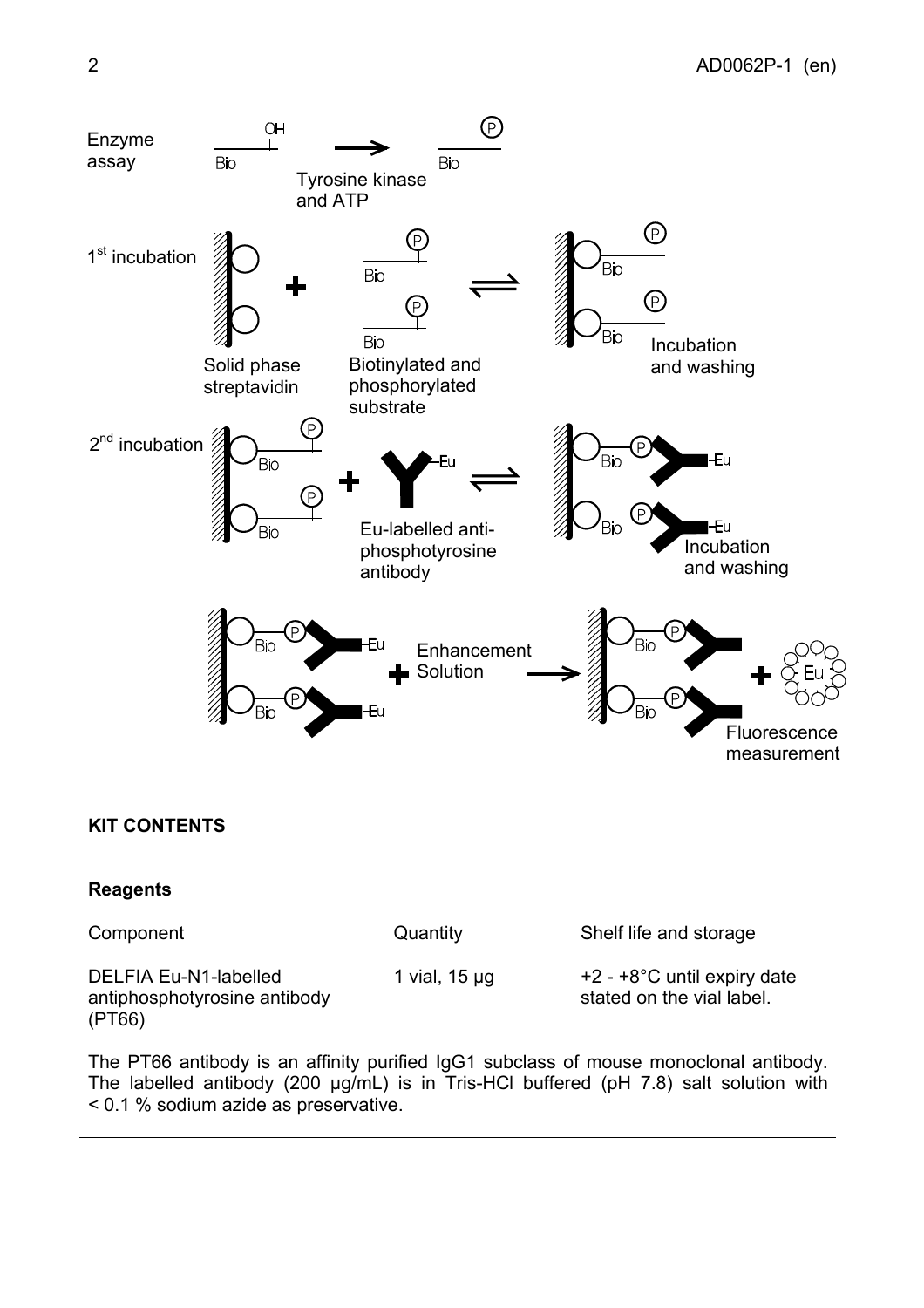Biotinylated poly(Glu,Ala,Tyr) **Substrate** 

1 vial, 10 nmol as precipitate

+2 - +8°C. After reconstitution store at -20°C.

Substrate for the enzyme assay, biotinylated poly(Glu,Ala,Tyr 6:3:1) peptide.

The Biotinylated poly(Glu,Ala,Tyr) Substrate has been precipitated from 200 µL of buffer containing 20 mmol/L Tris-HCl, pH 7.5 and 50 mmol/L NaCl. The precipitated substate should be dissolved in water containing 0.02 % Brij 35<sup>1</sup>, e.g. in 1 mL giving 10  $\mu$ mol/L solution.

The amount of substrate is enough for 200 assays, when using 0.5 µmol/L substrate concentration in the enzyme assay. The reaction solution should be diluted to 1:10 or 1: 50 in Assay Buffer before adding to Streptavidin coated plate.

Positive control 1 vial, 0.5 nmol +2 - +8°C

Biotinylated phosphopeptide (2500 nmol/L) in Tris-HCl buffered (pH 7.8) salt solution with 0.1 % BSA, and < 0.1 % sodium azide as preservative.

| <b>Wash Concentrate</b>                                                                                                                                                          | 2 bottles, 40 mL | +2 - +8°C until expiry date<br>stated on the bottle label.                                                                                                     |  |  |
|----------------------------------------------------------------------------------------------------------------------------------------------------------------------------------|------------------|----------------------------------------------------------------------------------------------------------------------------------------------------------------|--|--|
| A 25-fold concentration of Tris-HCI buffered (pH 7.8) salt solution with Tween 20.<br>Contains Germall II <sup>2</sup> as preservative.                                          |                  |                                                                                                                                                                |  |  |
| <b>Assay Buffer</b>                                                                                                                                                              | 2 bottles, 50 mL | $+2 - +8$ °C until expiry date<br>stated on the bottle label.                                                                                                  |  |  |
| Ready-for-use Tris-HCI buffered (pH 7.8) salt solution with bovine serum albumin, bovine<br>globulin, Tween 40, an inert red dye, and $\leq$ 0.1 % sodium azide as preservative. |                  |                                                                                                                                                                |  |  |
| <b>Enhancement Solution</b>                                                                                                                                                      | 1 bottle, 50 mL  | $+2 - +8$ °C until expiry date<br>stated on the bottle label.<br>Shelf life 6 months at room<br>temperature $(+20 - +25^{\circ}C)$ .<br>Avoid direct sunlight. |  |  |
| Ready-for-use Enhancement Solution with Triton X-100 <sup>3</sup> , acetic acid and chelators.                                                                                   |                  |                                                                                                                                                                |  |  |
| <b>Streptavidin Microtitration Strips</b>                                                                                                                                        | 2 plates         | $+2 - +8$ °C until expiry date<br>stated on the label.<br>Make sure that the plastic<br>tray pack remains sealed.                                              |  |  |

l 1 Brij is a registered trademark of ICI Americas, Inc.

 $2$  Germall is a registered trademark of Sutton Laboratories Inc.

 $3$  Triton is a registered trademark of Rohm and Haas Co.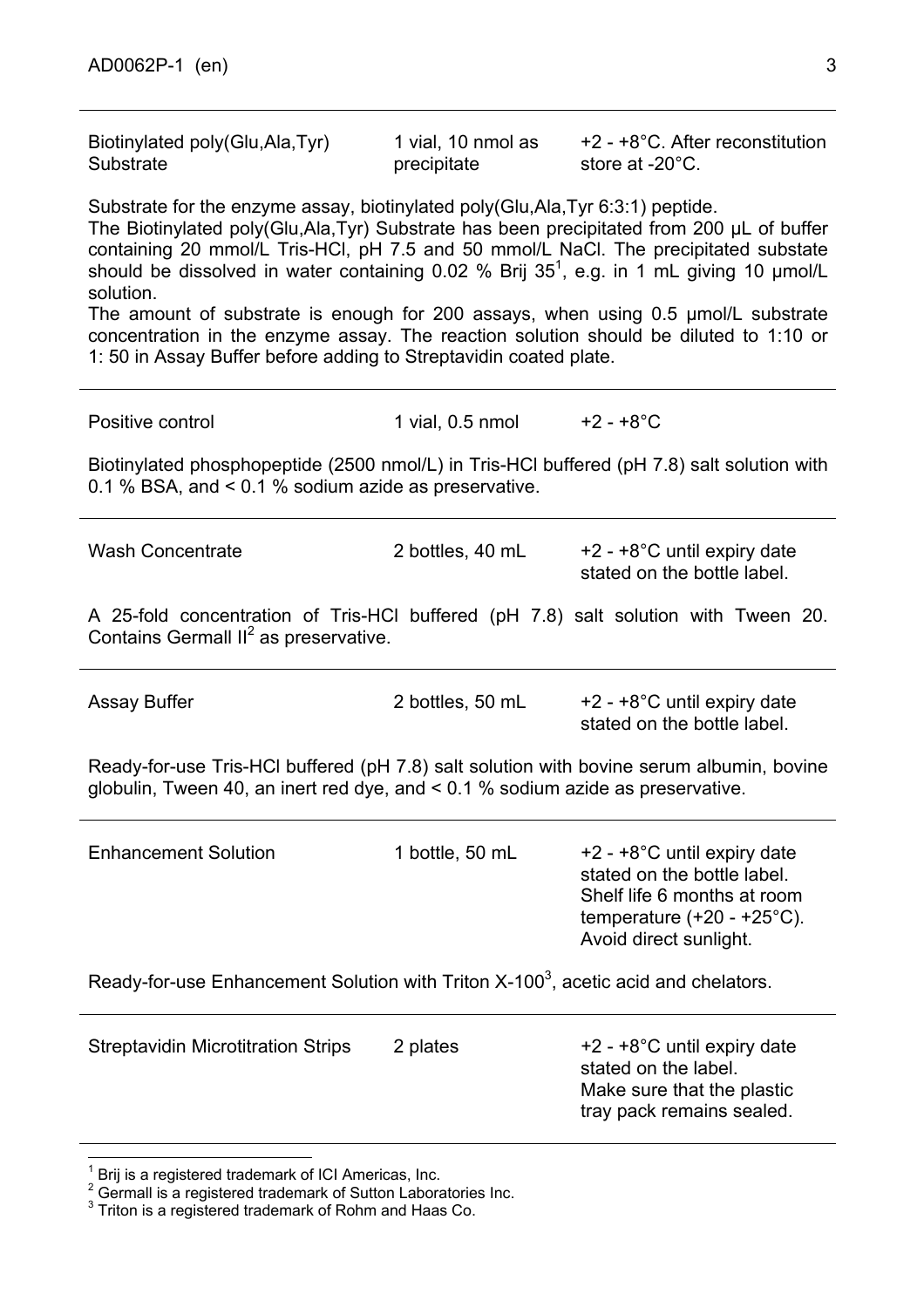## **MATERIALS REQUIRED BUT NOT SUPPLIED WITH THE KIT**

In addition to DELFIA system, the following are required:

- Tyrosine kinase and buffer for phosphorylation reaction
- **Brij 35**
- Precision pipettes for dispensing microlitre volumes

The DELFIA system requires the following items, which are available from PerkinElmer Life Sciences or its distributors:

- 1. Time-resolved fluorometer (VICTOR™ multilabel counter) plus printer and computer
- 2. Automatic washer DELFIA Platewash (prod. no. 1296-026)
- 3. Automatic shaker DELFIA Plateshake (prod. no. 1296-001/002 or 1296-003/004)
- 4. Pipette for dispensing the Enhancement Solution Eppendorf Multipette (prod. no. 1296-014) with 5 mL Combitips (prod. no. 1296-016) or alternatively the DELFIA Plate Dispense (prod. no. 1296-041)

## **WARNINGS AND PRECAUTIONS**

This DELFIA Tyrosine Kinase kit is intended for research use only.

Reagents contain sodium azide (NaN<sub>3</sub>) as a preservative. Sodium azide may react with lead and copper plumbing to form highly explosive metal azides. On disposal, flush with a large volume of water to prevent azide build-up.

Disposal of all waste should be in accordance with local regulations.

# **DETECTION OF TYROSINE PHOSPHORYLATION USING Eu-N1 LABELLED ANTI-PHOSPHOTYROSINE ANTIBODY**

#### **ASSAY PROCEDURE**

- 1. Dissolve the precipitated Biotinylated poly(Glu,Ala,Tyr) Substrate in water containing 0.02 % Brij 35, e.g. in 1 mL giving 10 µmol/L solution.
- 2. Perform the enzyme assay according to the instructions supplied with the enzyme. As a general rule, approx.  $0.1 - 0.5$  µmol/L substrate concentration should be used in the enzyme assay, but the actual optimal level needs to be separately optimized. Note that the amount of substrate is enough for 200 assays, when using 0.5 µmol/L substrate concentration in the enzyme assay.
- 3. Stop the enzyme reaction by adding appropriate amount of EDTA (if necessary).

l

VICTOR is a trademark of Wallac Oy.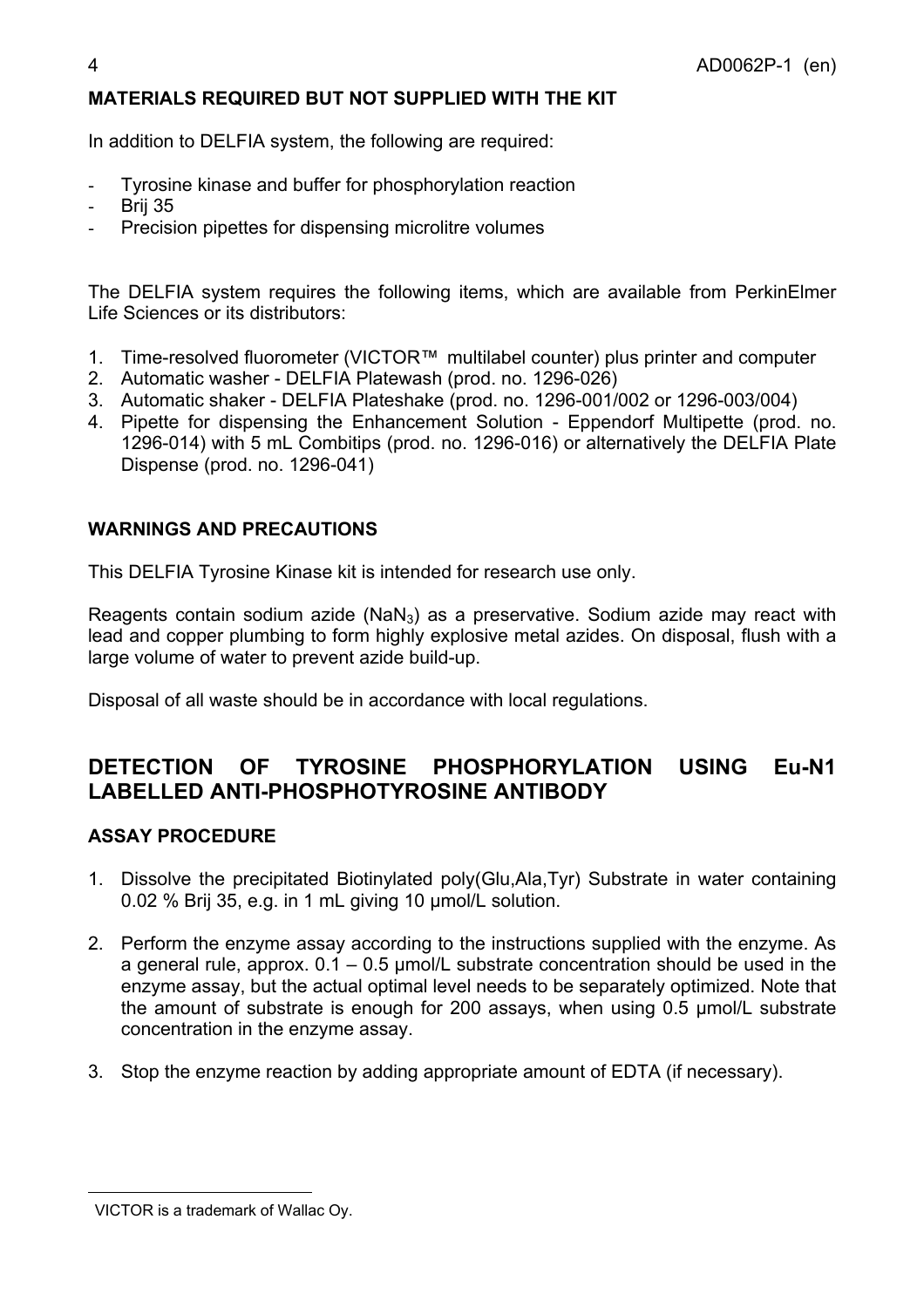4. Dilute the enzyme reaction solution to e.g. 1:10 or 1:50 in Assay Buffer. The optimal substrate concentration after dilution needs to be separately optimized.

The Eu counts should be between 1 000 000 and 5000 cps and blank counts between 300 and 1500 cps when measured with VICTOR multilabel counter.

- 5. Pipette 200 µL of diluted reaction solution to Streptavidin plate.
- 6. Incubate on the DELFIA Plateshake (slow shaking) at room temperature for 1 hour (without shaking 2 hours).
- 7. Wash each well 2 times using DELFIA Platewash.
- 8. Dilute Eu-labelled anti-phosphotyrosine antibody to 1:800 into final concentration of 250 ng/mL in Assay Buffer e.g. by adding 3.75 µL of Eu-labelled antiphoshotyrosine antibody (200 µg/L) to 3 mL of Assay Buffer. (Enough for one strip.)
- 9. Pipette 200 µL of diluted Eu-labelled antibody solution to each well.
- 10. Incubate on the DELFIA Plateshake (slow shaking) at room temperature for 1 hour (without shaking 2 hours).
- 11. Wash each well 6 times using DELFIA Platewash.
- 12. Add 200 µL of Enhancement Solution directly from the reagent bottle to each well using the DELFIA Plate Dispense or Eppendorf Multipipette. When using Eppendorf Multipipette flush the Combitip first once with Enhancement Solution (to waste). Refill the Combitip and discard the first aliquot. Avoid touching the edge of the well or its contents.
- 13. Shake slowly for 5 minutes. The fluorescence is stable for several hours if evaporation is prevented. However, it is recommend to do the measurement within 1 hour as external factors may cause a decrease in signal with time, although this is extremely rare.
- 14. Measure the fluorescence in VICTOR multilabel counter.

# **DETECTION OF TYROSINE PHOSPHOPEPTIDE (POSITIVE CONTROL) USING Eu-N1 LABELLED ANTI-PHOSPHOTYROSINE ANTIBODY**

# **ASSAY PROCEDURE**

- 1. Dilute Positive Control to 1:1000 into final concentration of 2.5 nmol/L by mixing 5 µL of Positive Control and 4995 µL of Assay Buffer.
- 2. Pipette 200 µL of Assay Buffer into wells A1-A3.
- 3. Pipette 8 µL of diluted Positive Control (2.5 nmol/L) and add 192 µL of Assay Buffer into wells A4-A6.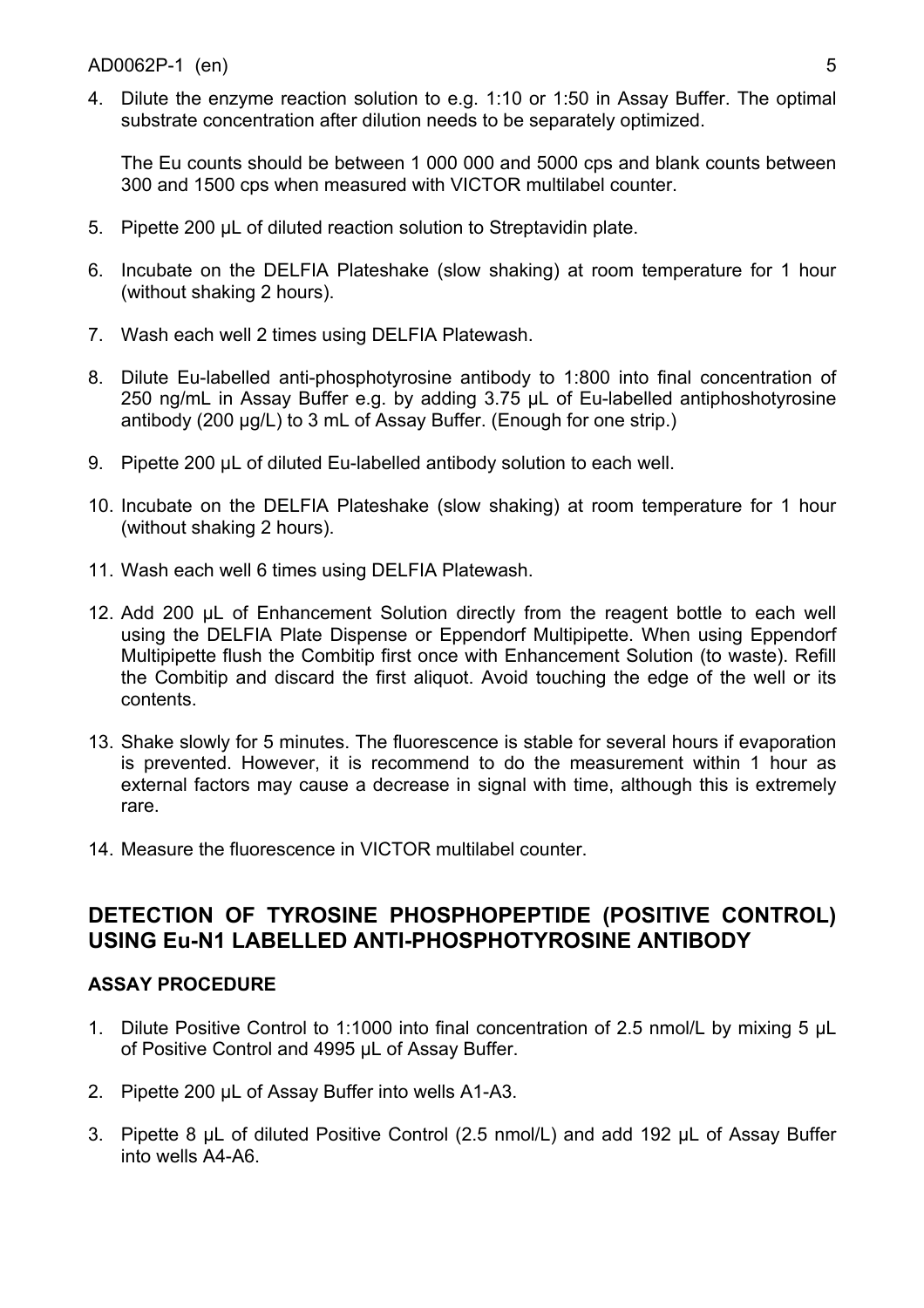- 4. Pipette 20 uL of diluted Positive Control (2.5 nmol/L) and add 180 uL of Assay Buffer into wells A7-A9.
- 5. Pipette 40 µL of diluted Positive Control (2.5 nmol/L) and add 160 µL of Assay Buffer into wells A10-A12.
- 6. Incubate on the DELFIA Plateshake (slow shaking) at room temperature for 30 minutes (without shaking 1 hour).
- 7. Wash each well 2 times using DELFIA Platewash.
- 8. Dilute Eu-labelled anti-phosphotyrosine antibody to 1:800 into final concentration of 250 ng/mL in Assay Buffer e.g. by adding 3.75 µL of Eu-labelled antiphoshotyrosine antibody (200 µg/L) to 3 mL of Assay Buffer. (Enough for one strip.)
- 9. Pipette 200 µL of diluted Eu-labelled antibody solution to each well.
- 10. Incubate on the DELFIA Plateshake (slow shaking) at room temperature for 1 hour (without shaking 2 hours).
- 11. Wash each well 6 times using DELFIA Platewash.
- 12. Add 200 uL of Enhancement Solution directly from the reagent bottle to each well using the DELFIA Plate Dispense or Eppendorf Multipipette. When using Eppendorf Multipipette flush the Combitip first once with Enhancement Solution (to waste). Refill the Combitip and discard the first aliquot. Avoid touching the edge of the well or its contents.
- 13. Shake slowly for 5 minutes. The fluorescence is stable for several hours if evaporation is prevented. However, it is recommend to do the measurement within 1 hour as external factors may cause a decrease in signal with time, although this is extremely rare.
- 14. Measure the fluorescence in VICTOR multilabel counter.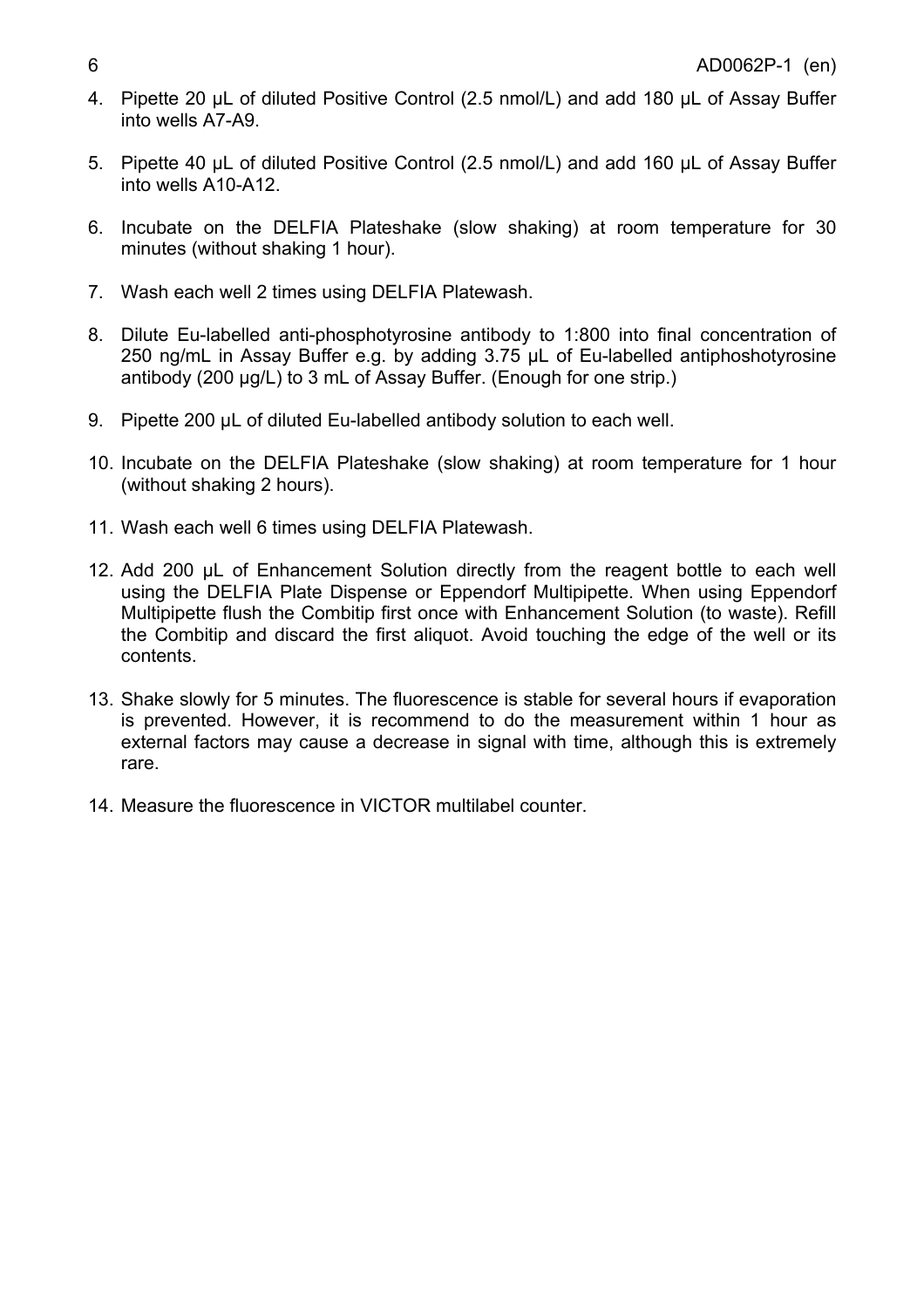Typical readings using VICTOR multilabel counter (incubations done on DELFIA Plateshake.)

| Wells     | <b>Positive Control</b><br>(mmol/L) | Eu-signal |
|-----------|-------------------------------------|-----------|
| $A1-A3$   |                                     | 515       |
|           |                                     | 500       |
|           | O                                   | 541       |
| $A4 - A6$ | 0.10                                | 13641     |
|           | 0.10                                | 13483     |
|           | 0.10                                | 13003     |
| $A7-A9$   | 0.25                                | 45282     |
|           | 0.25                                | 43239     |
|           | 0.25                                | 44481     |
| A10-A12   | 0.50                                | 235704    |
|           | 0.50                                | 210026    |
|           | 0.50                                | 226614    |

## **PROCEDURAL NOTES**

- 1. A thorough understanding of this package insert is necessary for successful use of the DELFIA kit. The reagents supplied with this kit are intended for use as an integral unit.
- 2. When washing the strips, ensure that each well is filled up completely to the top edge as shown in the figure. After washing the strips, check that the wells are dry.



For detailed information on the cleaning and maintenance of the washing device, please refer to the DELFIA Platewash manual.

3. The avoidance of europium contamination and resulting high fluorescent background demands high standard pipetting and washing techniques. Avoid contaminating pipettes with Eu-labelled reagents.

The Enhancement Solution should be dispensed using only DELFIA Plate Dispense or Eppendorf Multipette after the Combitip has been first flushed with Enhancement Solution. The same Combitip should not be used for pipetting any other reagent.

When using the DELFIA Plate Dispense please refer to the manual.

## **LIMITATIONS OF THE PROCEDURE**

Please note that it cannot be quaranteed that the biotinylated poly(Glu,Ala,Tyr) (supplied in this kit) is accepted as a substrate by all Tyrosine kinase enzymes.